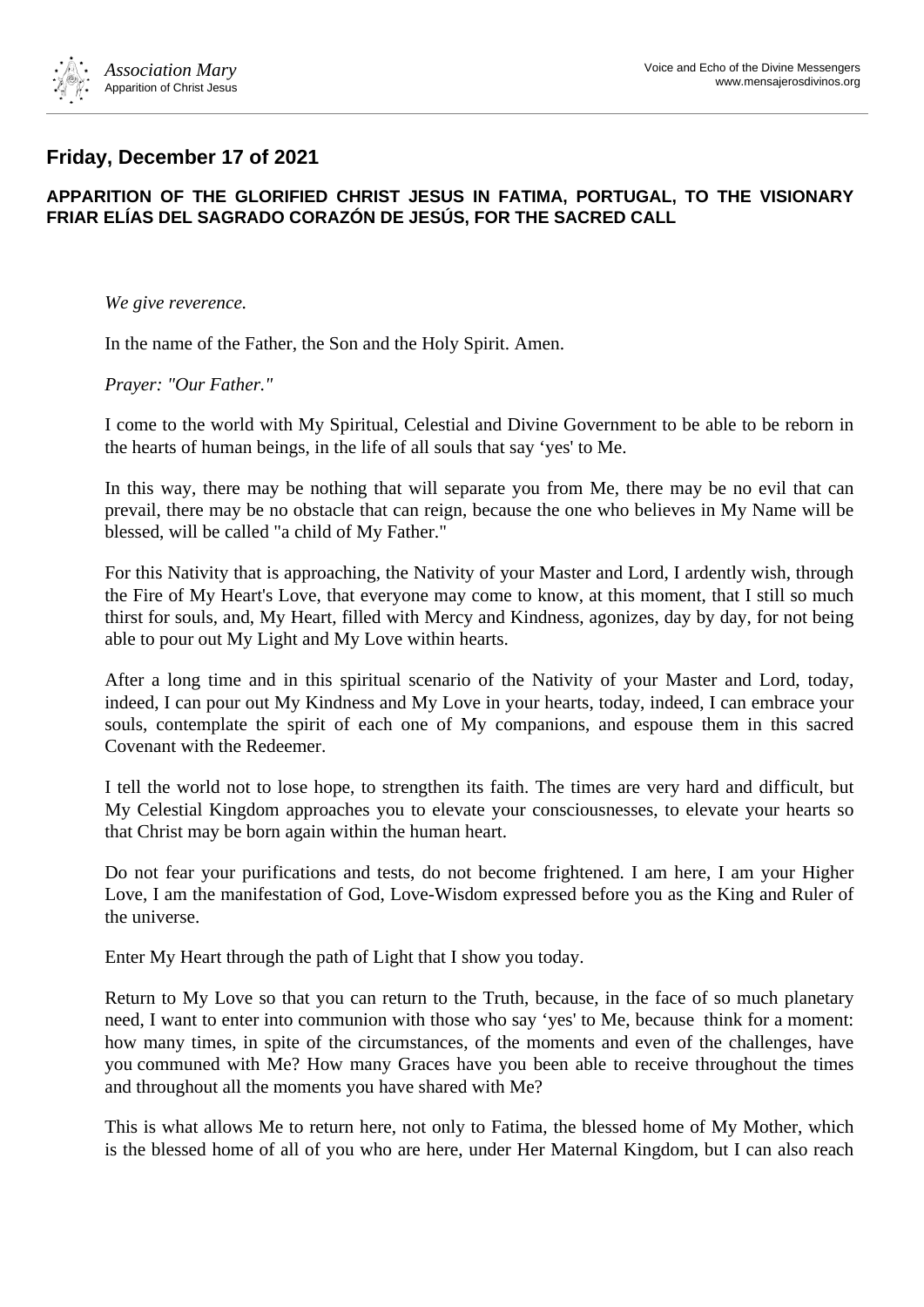

the whole world through this moment, to attend to the despair and anguish of many hearts, which keep facing this time of Armageddon, this cycle of the Apocalypse.

But trust, because I am returning soon. Have faith that you will be, face to face, before the Master of Love, before the Master of the Way, before the Master of Life. Because what I ardently wish is to be with you and with your brothers and sisters, not only so that you may again hear My Voice, which is the Voice of the Heavenly Father's Love, but also so that you may be by My side to feel My Consciousness, to commune with My Spirit, to receive healing and cure within the beings of each one of you.

This is why I extend My Hands to the world, to tell all My companions, all My servants, believers and devotees of the Sacred and Blessed Heart of Jesus, that My Light descends today to the world to dispel the darkness from the consciousness, to remove from the earthly hell all those who are lost in obscurity.

And this is possible through all the hearts that adore Me and love Me, that are faithful to the sacred liturgy of prayer, of Communion, of the Sacraments, of Adoration and of service.

All this attracts incalculable merits to the world, such as today, when My Heart is attentive to the need and suffering of all My children of Afghanistan, who experience unprecedented captivity, who experience the hardest test of their nation.

Because My Love is not only for Christians, My Love is for the whole world, My Love is not religion, My Love is sidereal, divine and higher, it is an immeasurable Love that impels souls to live in kindness, in solidarity, in generosity.

Do not forget these three pillars. Kindness, generosity and solidarity: this will allow for the healing of the planet, this will eradicate the pandemic forever, because souls will awaken to their inner purpose, that purpose which was gestated in the Supreme Source, when each one of you was still a tiny essence of Light in the Great Ponds of the Universe.

Through the next Nativity, allow for the inner Christ to reemerge in your essences, because Love is coming to an end in the world, and if Love ends, peace cannot be present, and, even worst, the good cannot be present within souls.

Follow My Steps with firmness and determination.

Just as I can be reborn today in the hearts that say 'yes' to Me, in spite of their hardships and tests, would it not be wonderful if, once and forever, you might become victims of My Love, and if all that you experience at the moment is a sincere offering of your hearts for the triumph of the Return of Christ?

There are children of Mine in Africa, in the Middle East and even in Afghanistan, who, as it was with the people of Israel, are waiting for the coming of the Messiah, of the Redeemer.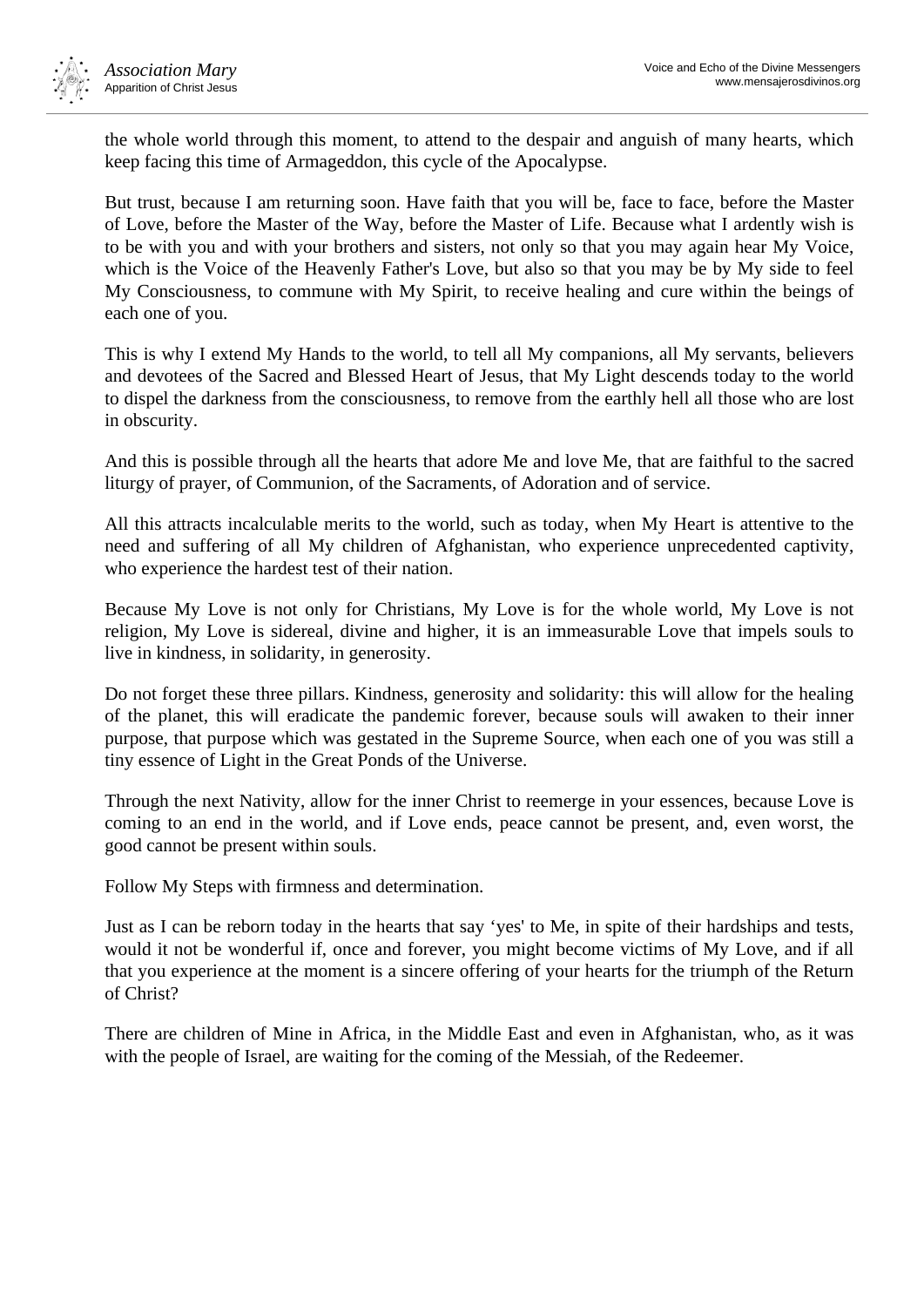

Opening My Heart to each one of you, I reveal to you My purest intentions, because, do not forget, I am a part of you, I come from the Father, just as you come from the Father, we are brothers and sisters, but we are also children of the Creator, because, as much as I has ascended into the Heavens, My Heart is a human heart, transcended and glorified.

By any chance, do you believe you are capable of glorifying your hearts, of being transformed by the transverberation of the Lord?

I am not speaking of mysticism nor of great experiences, I am speaking of the transformation of life through the kindness, the generosity and the solidarity that each one of your hearts can experience.

Thus, on the eve of the next Nativity of your Lord, the Love of your lives, your Shepherd, Redeemer and Lord places at the feet of this world His purest and most sovereign intention, His Divine Aspiration that souls may live the Love of Christ, by living love between brothers and sisters in generosity, solidarity and kindness.

This will transform the world quickly. Because it is in what is smallest and not in what is greatest that you must learn to live the Work of God. And this Work is formed by all souls, in spite of their differences or even in spite of their nations, because the time has come for souls, at this Nativity, to be a part of the Mystical Body of your Master and Lord so that the impulses of My Spirit may redeem the planet and transform souls, through all those who postulate to be victims of My Love.

This is why the Celestial Father knows that all that I tell you is possible.

Now is the time for you to not only listen to My Words, but also to be My Words in action, in kindness, in generosity, in solidarity, so that this world may be transformed.

The seed of Christic Love returns today to the hearts that have lost it, because this moment and this offering carried out by devoted hearts has attracted such Grace and opportunity toward the Earth.

I know that you will not understand in depth what I am telling you, but do not worry, because it is your inner worlds that have to listen, understand and know all that I tell you, that is where the change begins.

Leaving the door to the Tabernacle of My Heart open, I show you the Flame of My Spirit, vibrating at the center of My Being, where souls can adore, contemplate and recognize the Wisdom of God's Love. Because it was this Love, like a vibrating Flame of the Spirit of God, that not only conceived Creation at the beginning, but also created your essences in the Image and Likeness of God.

Keep this image in your memory, the vibrating Flame of God in the Tabernacle of My Heart, at the center of My Being, at the center of My Soul, at the center of My Divinity.

May this deeper and eternal love, which I reveal to all today, heal the planet, restore souls, sanctify hearts, rescue those who are lost and bless all those who cry out for spiritual help.

Let us pray: